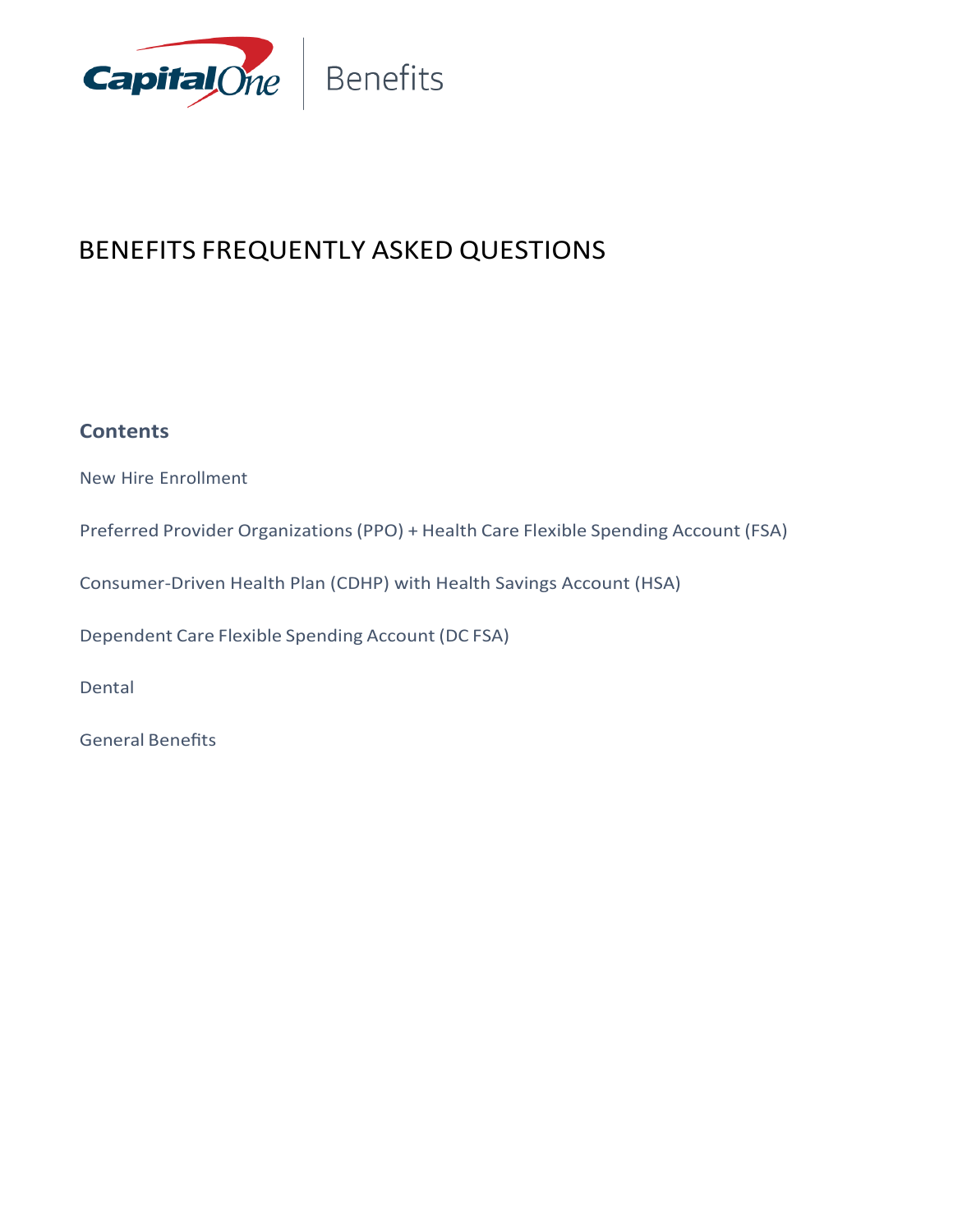

### NEW HIRE ENROLLMENT

#### **I'm a new hire. How do I enroll in my benefits?**

Welcome to Capital One! Before you enroll, learn about your [benefits](https://mybewellbenefits.com/) at mybewellbenefits.com. Find detailed plan information and use interactive guides & comparison charts to help select the best options to help care for you and your family.

Once you're ready to enroll, open your [Onboarding](https://www.myworkday.com/capitalone/d/unifiedinbox/initialinbox/2998$17139.htmld) Dashboard in Workday and navigate to your benefits task. You can also find a benefits enrollment task waiting for you in your [Workday](https://www.myworkday.com/capitalone/d/unifiedinbox/initialinbox/2998%2417139.htmld) inbox.

Select benefits coverage by clicking on each tile (Medical, Dental, Vision, etc.) and following the instructions on the right hand side of the page. When you've made your selection, click "Confirm and Continue" to move on to the next tile. You can also save your progress as you go.

When you are ready to submit your elections, click on the "Review and Sign" button. Review the Terms and Conditions, and if everything is correct, click "Yes, I accept".

#### **How do I know my elections went through?**

We'll send you a confirmation email of your benefits elections, or you can download a copy on the confirmation page. A paper confirmation statement will also be mailed to your home with details on your coverage. We recommend that you keep this statement for your records.

#### **If I'm getting married or welcoming a new child to the family during the year, how do I make sure my new dependent(s) are covered?**

You must update your dependents through the Benefits Application in Workday (make a change [to your existing](https://www.myworkday.com/capitalone/d/inst/13102!CK5mGhIKBggDEMenAhIICgYI1A0QvwM%7E*mBhE460HuUI%7E/cacheable-task/2997$2151.htmld) [benefits](https://www.myworkday.com/capitalone/d/inst/13102!CK5mGhIKBggDEMenAhIICgYI1A0QvwM%7E*mBhE460HuUI%7E/cacheable-task/2997$2151.htmld) or click here [if you are enrolling in Capital One benefits for the first](https://www.myworkday.com/capitalone/d/unifiedinbox/initialinbox/2998$17139.htmld) time) within 31 days of the event (60 days after birth/adoption of a child or loss/gain of eligibility for a state/federal insurance programsuch as Medicaid or the Children's Health Insurance Program (CHIP)). If you don't add them as a dependent during this window, you must wait until the next benefits Open Enrollment period to make updates. Find [more](https://mybewellbenefits.com/Life-Events) [information](https://mybewellbenefits.com/Life-Events) on life events on mybewellbenefits.com.

#### **How do I update my life insurance beneficiaries?**

As you are enrolling in benefits, you'll have an opportunity to add dependents. During the steps to add a dependent, you can set the dependent as a beneficiary. You can also designate or update your beneficiary(ies) through the Benefits Application in Workday [\(make a change to your](https://www.myworkday.com/capitalone/d/inst/13102!CK5mGhIKBggDEMenAhIICgYI1A0QvwM%7E*mBhE460HuUI%7E/cacheable-task/2997$2151.htmld) existing benefits or click here [if you are enrolling in Capital One benefits for the first](https://www.myworkday.com/capitalone/d/unifiedinbox/initialinbox/2998$17139.htmld) time).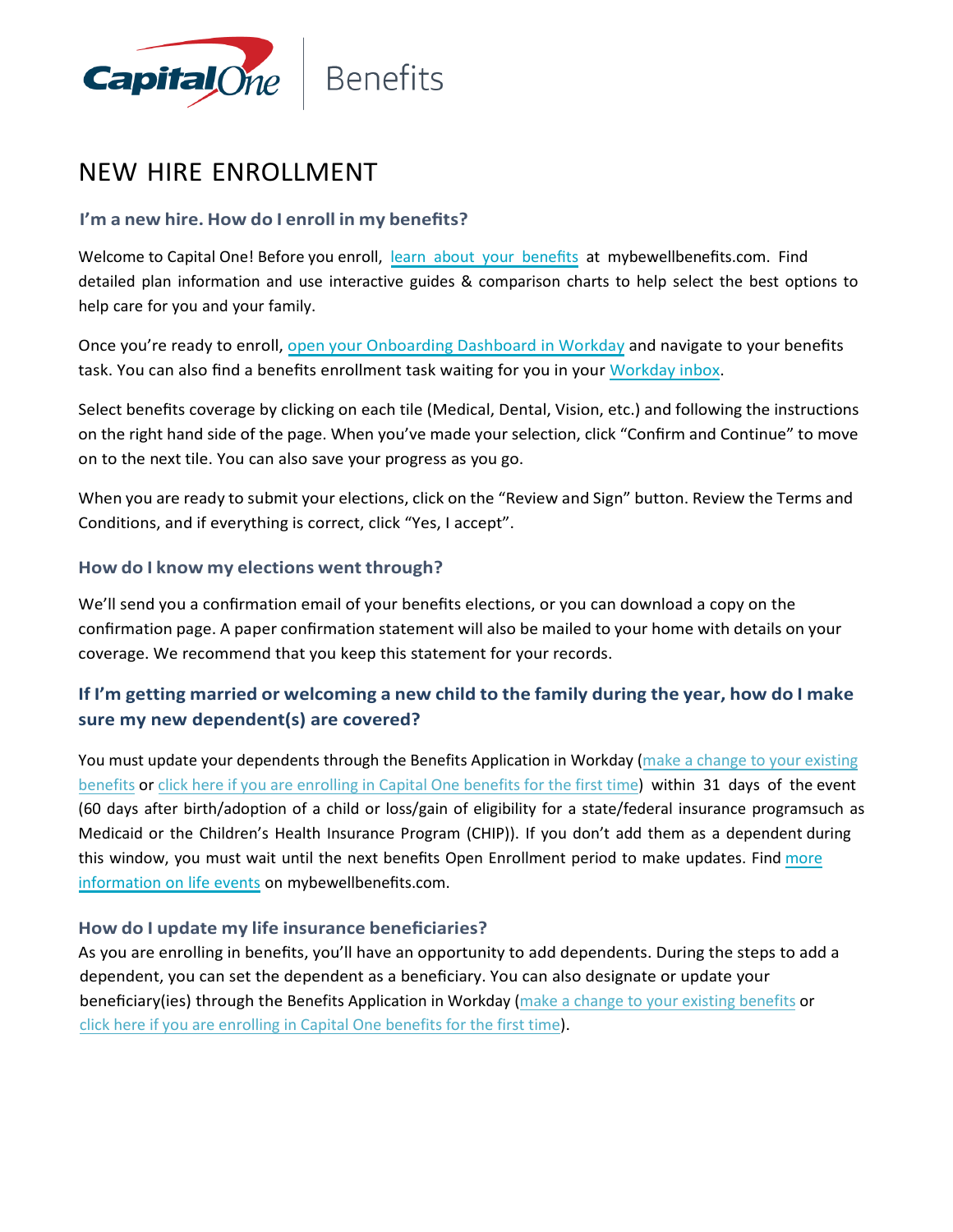

## PREFERRED PROVIDER ORGANIZATIONS (PPO) + HEALTH CARE FLEXIBLE SPENDING ACCOUNTS (FSA)

#### **What is a Primary Care Physician (PCP) and why do I need one?**

A Primary Care Physician (PCP) is the doctor you can go to for routine screenings and wellness visits, and also consult with for any health questions and concerns. Selecting a PCP is an important part of managing your health effectively and can help save you money, because all PCP visits—even for non-preventive care—are free under the Basic and Enhanced PPO medical plan options when you use an in-network provider.

#### **How do I know if my PCP is covered within the Anthem Blue Cross Blue Shield network?**

Log in to [anthem.com/capitalone](http://www.anthem.com/capitalone) and select Find a Doctor, Vision Provider, Hospital or Urgent Care to search for in-network providers. You can also call 1-844-390-4133 Monday through Friday from 8 a.m. to 11 p.m. ET to ask about in-network providers.

#### **Do I need to keep my receipts or submit more documentation after using my Health Care FSA debit card?**

Yes! It's important to keep receipts (or statements) from any of your Health Care FSA debit card transactions because in some situations Anthem may request additional documentation, and if you don't provide the documentation as requested, your card will be deactivated and the amount of unsubstantiated claims will be reported as income on your W-2 tax forms. Most transactions will approve automatically, but if a match isn't found Anthem will ask you to provide back-up documentation for a charge up to three times. If you don't respond, your debit card will be deactivated until you provide documentation or repay the claim.

#### If I have unused funds left in my Health Care FSA at the end of the year, will the funds roll **over for me to use the next year?**

You can roll over up to \$550 of unused Health Care FSA funds into the next calendar year for use throughout the calendar year. Remember, you must actively re-elect the Health Care FSA each year during Open Enrollment in order to continue making contributions and to have dollars rolled over.

Please note that if you choose to enroll in the CDHP medical plan option and open an HSA, you cannot use Health Care FSA funds. If you enroll in a Health Care FSA for 2022 and decide to enroll in the CDHP for 2023, Capital One will transfer any balance greater than \$50 (up to \$550) into a Limited Purpose FSA for 2023. You may only use the funds in your Limited Purpose FSA for eligible dental and vision expenses in 2023.

#### **Why can I not continuously roll over all FSA funds like the HSA?**

The IRS' rules require unused FSA funds to be forfeited. In recent years, they have allowed a carryover of up to \$550 for the Health Care FSA, which we have implemented as part of our plans, as long as the participant enrolls in the Health Care FSA the following year.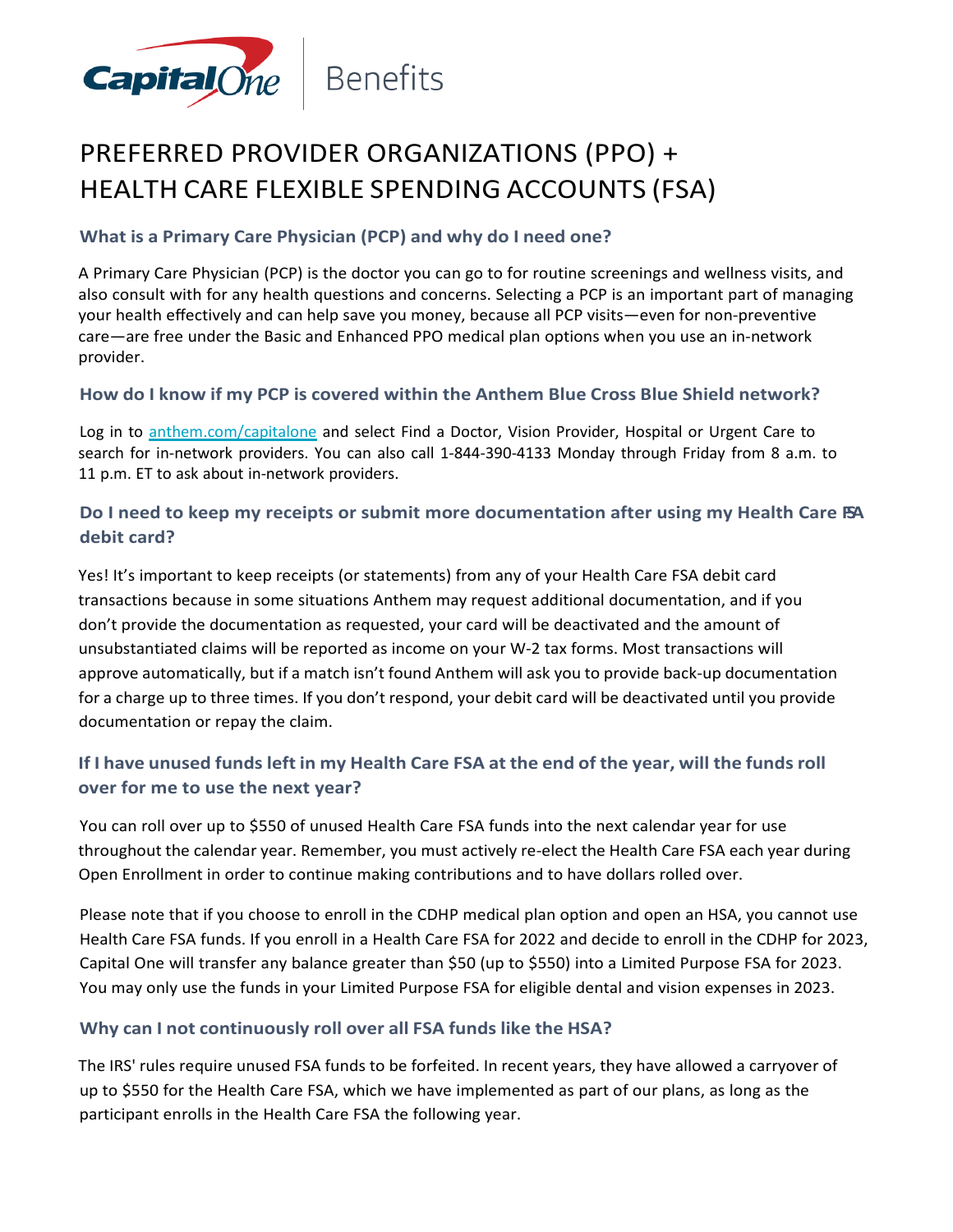

#### **What is Capital One's contribution to the Health Care FSA for 2022?**

Capital One will contribute up to \$500 to your Health Care FSA account when you elect to contribute.

**Note:** If you experience a qualified life event in 2022 and enroll in the Health Care FSA at that time, Capital One's contribution will be prorated based on your entry date and you'll be able to contribute more than \$2,250, as long as your and Capital One's combined contribution is less than \$2,750.

#### **When will I be able to use funds in my Health Care FSA?**

In a Health Care FSA, you have full access to your elected contribution amount on January 1, 2022 or upon enrollment if enrolling through a qualified life event.

#### **Can I change my contribution to a Health Care FSA mid-year?**

Health Care FSA contributions cannot be changed unless you have a qualifying event. In any event, you may not reduce your contribution election to an amount less than what has already contributed to the account for the year.

#### **Can my Health Care FSA be used to pay for my domestic partner's health care expenses?**

No, your Health Care FSA can't be used to pay for your domestic partner's health care expenses.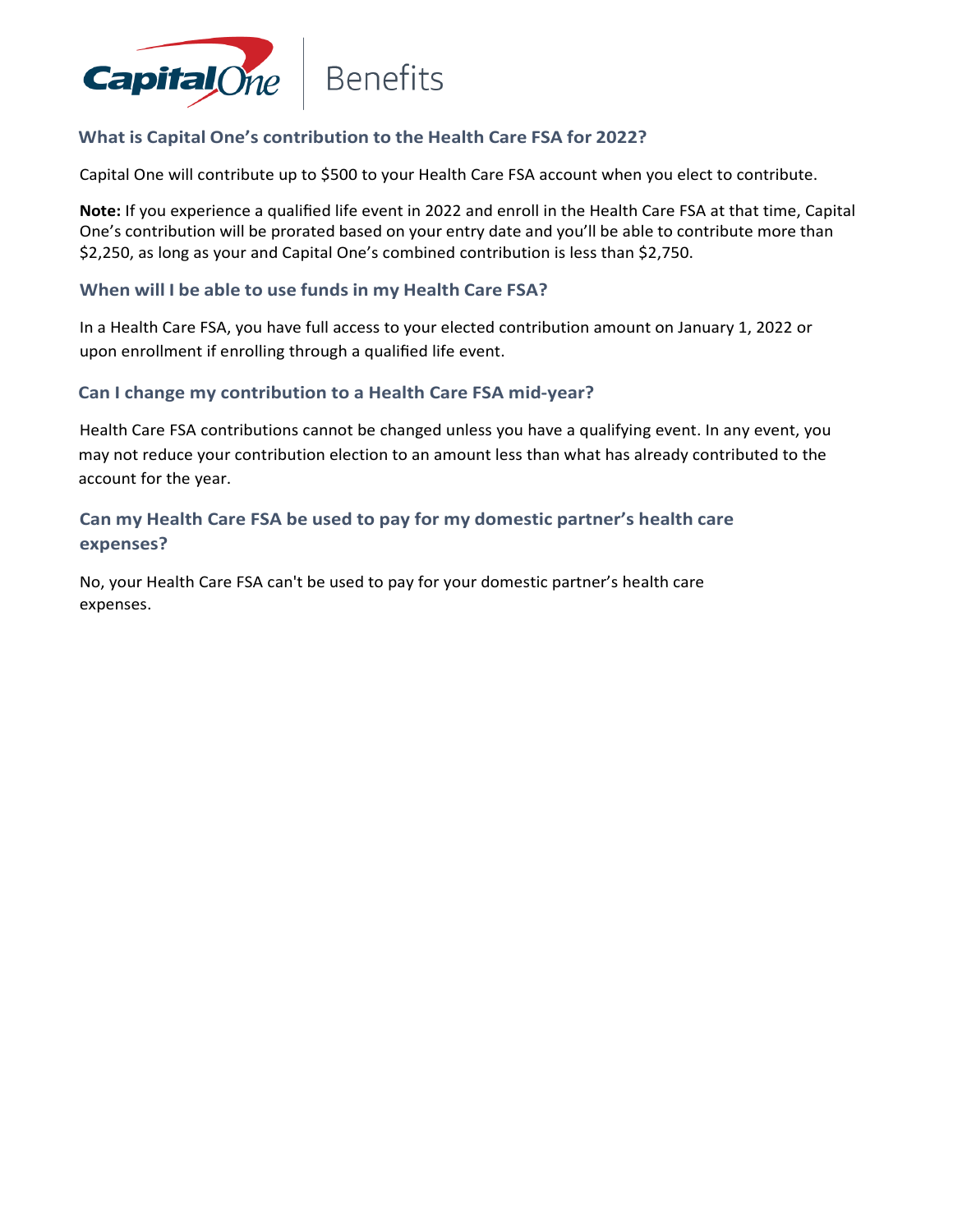

## CONSUMER-DRIVEN HEALTH PLAN (CDHP) WITH HEALTH SAVINGS ACCOUNT (HSA)

#### **What is the Consumer-Driven Health Plan (CDHP)?**

The Consumer-Driven Health Plan (CDHP) is a health care plan that comes with a Health Savings Account (HSA), a tax-advantaged savings account that gives you more flexibility on how you spend or save your health care dollars.

With the CDHP, you pay a lower cost per paycheck (same as the Basic PPO), but your annual deductibles are higher than the Basic and Enhanced PPOs. For 2022, if you enroll in the CDHP, Capital One will automatically deposit money into your HSA (\$500 if you enroll in individual coverage or \$1,000 if you cover any dependents)\* to help you pay for the deductible or other out-of-pocket costs. You can choose to add your own pre-tax money to your HSA to build up your account, up to the annual IRS limits (For 2022, \$3,650 when enrolled in Associate Only coverage; \$7,300 when covering a family member), which is yours to keep.

\*Prorated based on date of enrollment.

#### **What is a Health Savings Account (HSA)?**

A Health Savings Account (HSA) is a special bank account owned by you to pay for current and future health care expenses, even in retirement. To access an HSA, you must be enrolled in the Consumer-Driven Health Plan (CDHP). The HSA is what really makes this medical plan option unique, and gives you more flexibility over your spending and savings compared to a Preferred Provider Organization (PPO) plan. It provides a triple tax advantage: money is tax-free when it goes in, tax-free as it grows, and tax-free when used to pay for eligible health care costs. The HSA is not available with the Basic or Enhanced PPO plans.

#### **How do I know if I'm eligible to establish an HSA?**

The IRS has specific rules about HSA participation. To be eligible you:

- Must be enrolled in a qualified Consumer-Driven Health Plan (the Capital One CDHP is a qualified plan)
- Cannot be claimed as a dependent on another person's tax return
- Cannot be enrolled in Medicare Part A or Part B or Tricare
- Cannot have any other health coverage that is not a qualified CDHP
	- $\rightarrow$  Not covered by spouse's medical or pharmacy plan
	- $\rightarrow$  Not covered through a Flexible Spending Account plan (either Employer's or Spouse's)

#### **Can I have a Health Care FSA with an HSA?**

If you are enrolled in an HSA, you cannot be enrolled in a Health Care FSA.

Please note that if you enroll in a Health Care FSA for 2022 and decide to enroll in the CDHP for 2023, Capital One will transfer any balance greater than \$50 (up to \$550) into a Limited Purpose FSA for 2023. You may only use the funds in your Limited Purpose FSA for eligible dental and vision expenses in 2023.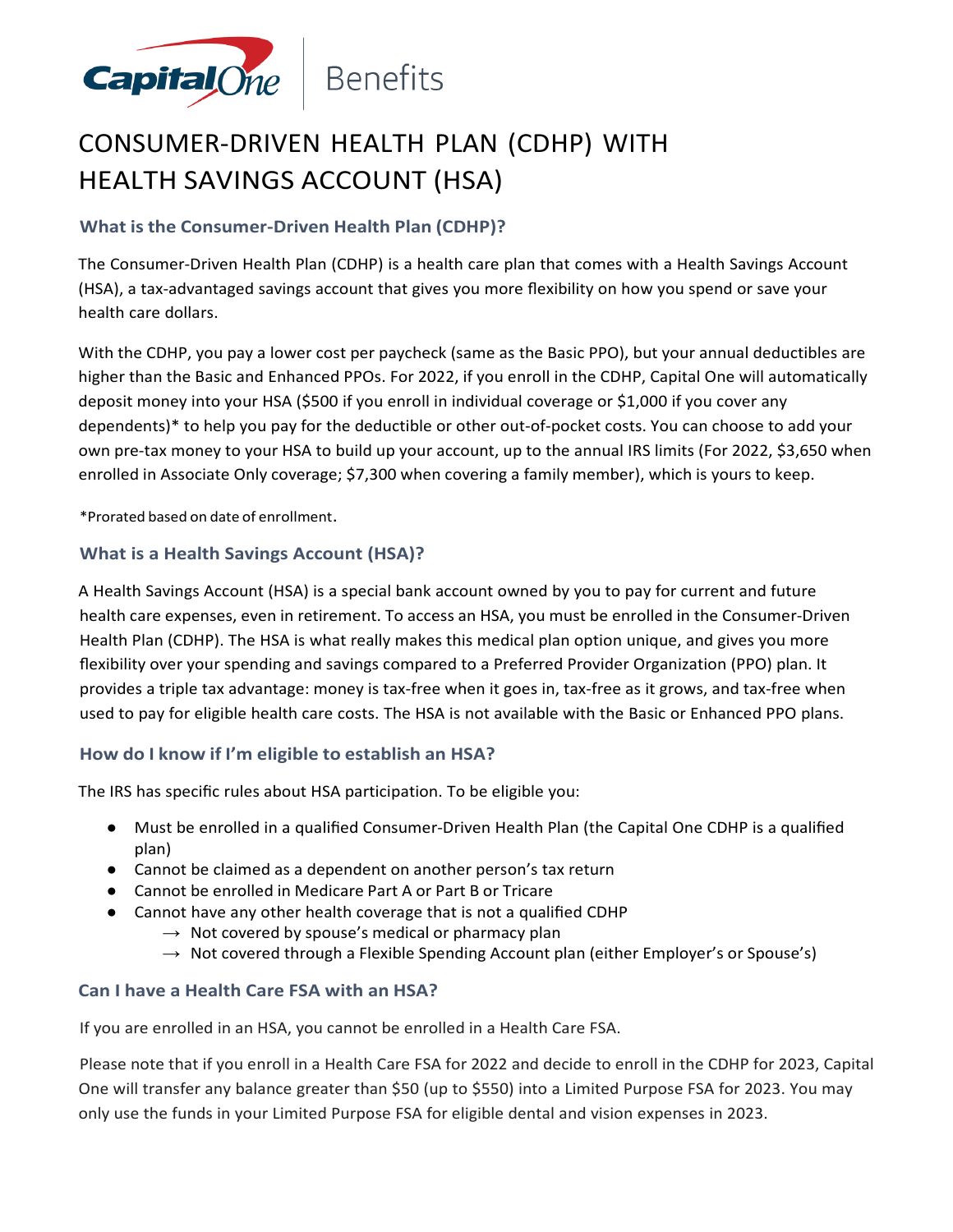

#### **Why am I not eligible for an HSA if I have Enhanced PPO?**

The IRS requires a person making HSA contributions be enrolled in a High Deductible Health Plan, like Capital One's Consumer-Driven Health Plan (CDHP), that does not pay out any benefits (other than preventive care) prior to the deductible being met. The IRS sets the criteria of what can be considered a High DeductibleHealth Plan. Our CDHP meets that criteria, but our PPO plans do not.

#### **Who is Capital One's HSA administrator?**

Capital One's HSA administrator is Anthem WealthCare Savers. If you choose to enroll in the CDHP, Capital One will automatically open an HSA with Anthem for you.

#### **How do the deductible and out-of-pocket maximum work in the CDHP?**

The deductible:

- When you enroll in a CDHP, you are responsible for the full cost of services up to your deductible amount (\$2,000 individual / \$3,000 if you cover dependents). You can use HSA funds, including Capital One's contributions, to offset these costs.
- If you have any coverage level besides Associate only (Associate + Spouse/Domestic Partner, Associate + Child(ren), or Associate + Spouse/Domestic Partner + Child(ren) coverage), you must meet the entire family deductible before the plan begins paying benefits. This is called a "true family" deductible. One family member, or a combination of family members, can incur expenses that add up to the deductible.
- Prescription drugs (both retail and mail order), except in some cases for preventive drugs, are subject to the deductible. After you meet the deductible, you will pay coinsurance for prescriptions.

The out-of-pocket maximum:

- As with the deductible, if you have any coverage level besides Associate only (Associate + Spouse/Domestic Partner, Associate + Child(ren), or Associate + Spouse/Domestic Partner + Child(ren) coverage) you must meet the family out-of-pocket maximum before the plan pays 100% for covered medical and prescription drug expenses.
- After you reach the out-of-pocket maximum, all eligible expenses (including prescription drug coinsurance) are covered 100% by the plan for the remainder of the calendar year.

#### **How do I enroll in the HSA?**

If you enroll in the CDHP, Capital One will automatically open an HSA for you through Anthem. After your HSA is opened, you will receive a welcome letter regarding your HSA, and you'll start receiving Capital One's contribution within 1-2 pay periods of enrollment.\* If you elect to contribute your own pre-tax dollars to the HSA when you enroll, you'll also start to see your contributions reflected in your paycheck.

\*Prorated based on date of enrollment.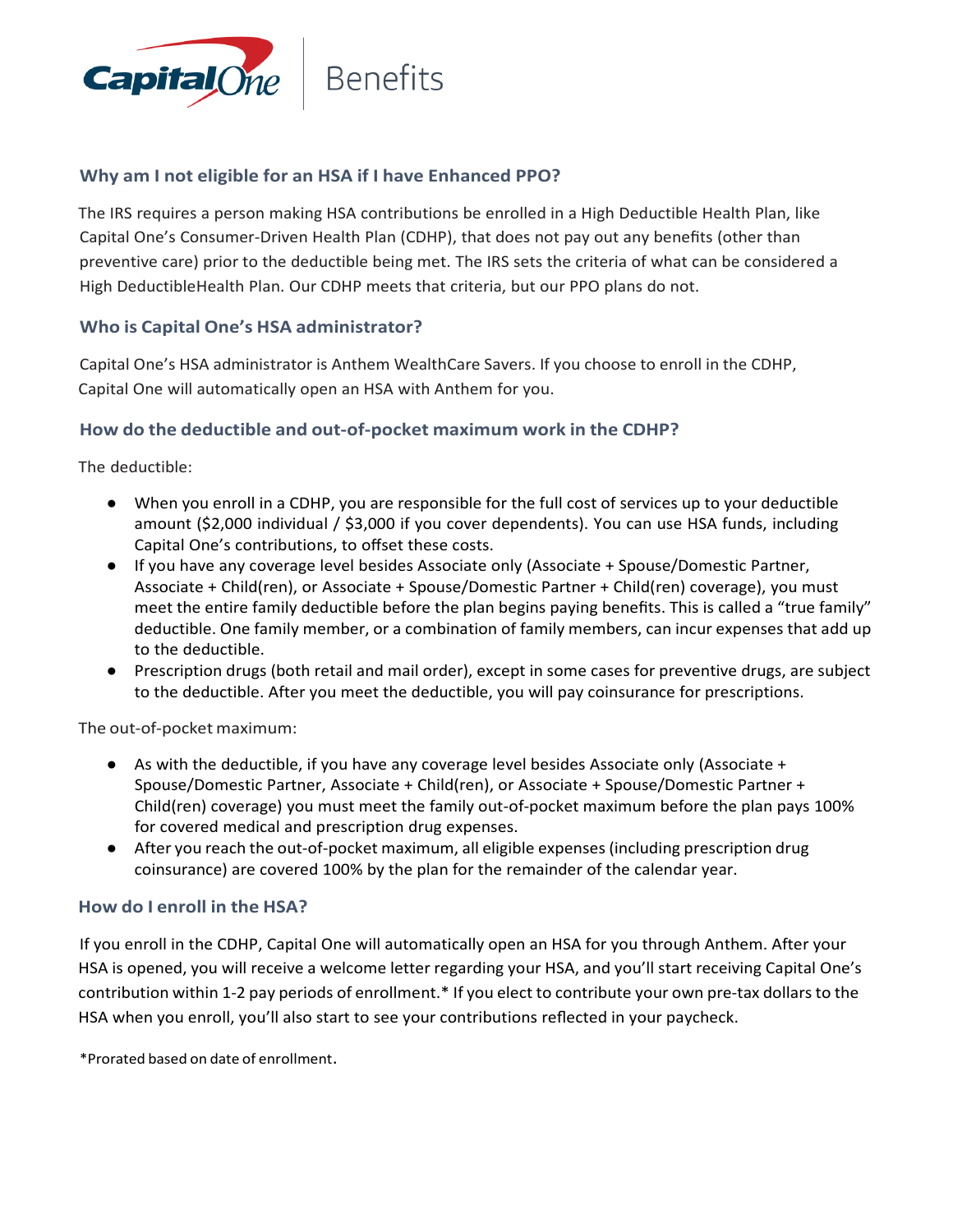

#### **In addition to helping me pay for eligible health expenses, what other advantages are there to establishing an HSA?**

If you enroll in the CDHP and contribute to your HSA through Capital One payroll deductions, your contributions will be made on a pre-tax basis. Plus, Capital One will make an initial contribution of \$500 for individual coverage or \$1,000 for all other coverage levels.\* And unlike a Health Care Flexible Spending Account (FSA), unused funds in your HSA at the end of the year are yours to keep, even in retirement.

\*Prorated based on date of enrollment.

#### **What can I use my HSA for?**

For tax-free distributions, HSA funds must be used on eligible health expenses for tax dependents. The list of eligible health expenses is the same for both the Health Care FSA and HSA. The list of eligible expenses can be found on **gme.anthem.com.** 

But, if you decide to use the funds on something other than health expenses, you can with an HSA! If you are age 65 or older, you will pay income tax on any disbursements made for non-health expenses. If you are younger than 65, you will pay income tax plus a 20% excise tax on those disbursements. Even though you will have to pay income tax on these disbursements, you will still have benefitted from making the contributions to the account tax-free and tax-free growth.

#### **If I enroll in the CDHP, how much may I contribute to an HSA in 2022?**

That depends on the coverage level you choose and the annual IRS-dictated limits. For 2022, the IRS will allow HSA contributions of up to \$3,650 for an individual and up to \$7,300 for a family (no matter how many dependents you cover).

Since Capital One will contribute \$500 to an HSA for individual coverage or \$1,000 for all other coverage levels, you may contribute up to \$3,150 for individual coverage or \$6,300 for all other coverage levels in 2022.\* You may also contribute an additional \$1,000 per year in catch up contributions if you will be age 55 or older in 2022. You may elect these additional contributions during Open Enrollment on the Benefits Application in Workday [\(make a change to your existing benefits](https://www.myworkday.com/capitalone/d/inst/13102!CK5mGhIKBggDEMenAhIICgYI1A0QvwM%7E*mBhE460HuUI%7E/cacheable-task/2997$2151.htmld) or click here if you are enrolling in Capital One [benefits for the first time\)](https://www.myworkday.com/capitalone/d/unifiedinbox/initialinbox/2998$17139.htmld) (also accessible through [mybewellbenefits.com\)](https://mybewellbenefits.com/).

\*Capital One's contribution is prorated based on your date of enrollment, so the total amount you can contribute will vary.

#### **How do I contribute to the HSA?**

The HSA allows you to save money throughout the year. You decide on the amount to contribute. You may contribute to the HSA on a pre-tax basis through payroll deductions or on an after-tax basis directly to Anthem. The HR Benefits Center will allow you to contribute up to the annual maximum contribution amount (\$3,650 for individual coverage, \$7,300 for all other coverage levels in 2022) less Capital One's contribution (\$500 for individual coverage or \$1,000 for all other coverage levels) through payroll deductions.\*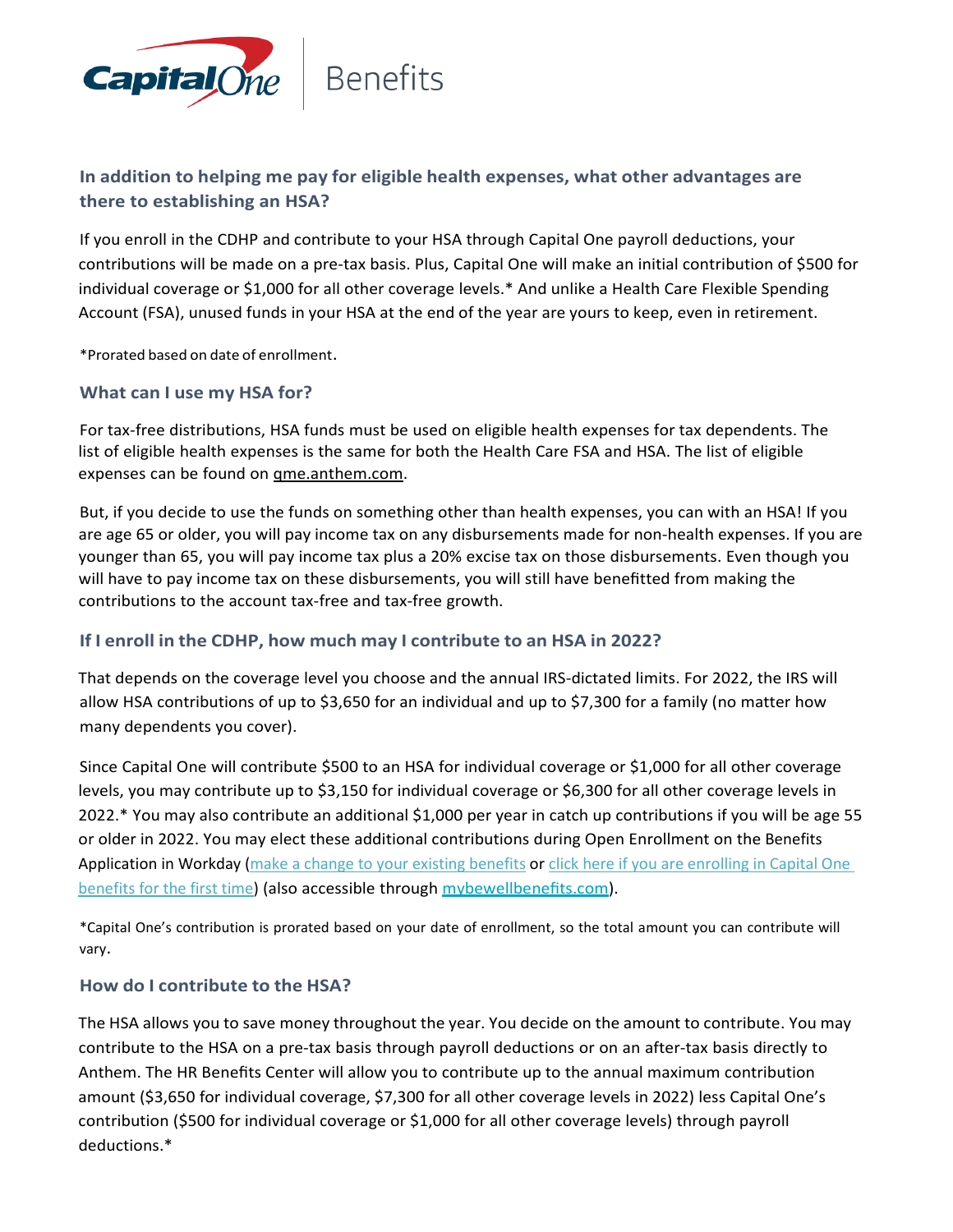

If you experience a Life Event and opt to increase coverage from individual coverage to any other coverage level, Capital One's increased funding will be prorated based on the date in which you experienced a lifeevent.

If you contribute on an after-tax basis, you can claim those contributions on your tax return to receive the tax benefit. If you want to contribute through Anthem, go to gme.anthem.com.

If you are contributing through payroll deductions, you may change your annual maximum contribution amount by visiting the Benefits Application in Workday [\(make a change to your existing benefits](https://www.myworkday.com/capitalone/d/inst/13102!CK5mGhIKBggDEMenAhIICgYI1A0QvwM%7E*mBhE460HuUI%7E/cacheable-task/2997$2151.htmld) or click here if [you are enrolling in Capital One benefits for the first time\)](https://www.myworkday.com/capitalone/d/unifiedinbox/initialinbox/2998$17139.htmld) (also accessible through [mybewellbenefits.com](https://mybewellbenefits.com/)) or by contacting the HR Benefits Center at 1-888-376-8836. Your election amount will be taken out of each paycheck before taxes are calculated so you'll end up reducing your taxable income. It is important to note if you reduce your contribution amount, your new election amount cannot be lower than what you have already contributed for the year.

\*Capital One's contribution is prorated based on your date of enrollment, so the total amount you can contribute will vary.

#### **When will I be able to use funds in my HSA?**

You may access HSA funds as soon as they are available. You will only be able to use the available funds that are in your HSA at any given time. You'll receive part of Capital One's HSA contribution with each paycheck (\$19.23 for individuals, \$38.46 for families). If you incur expenses prior to Capital One's deposit into your account, you can reimburse yourself for those expenses incurred prior to Capital One's contribution being deposited into your account.

#### **How will Isee my balance?**

You can access your account by logging into anthem.com/capitalone

#### **Is Capital One's contribution to the HSA prorated if I increase coverage during the year due to a life event?**

Capital One will contribute to your HSA (prorated based on the date of your life event). You can use this money and contribute your own pre-tax dollars to the account to help pay for eligible health care expenses.

#### **Will I get a debit card that I can use to pay for medical expenses?**

Yes, a debit card from Anthem will automatically be mailed to you once you enroll in the CDHP + HSA.

#### **If I decide to contribute to my HSA, when will my payroll contributions get credited to my HSA?**

Your HSA funds will be available in your account on the same date you receive your paycheck.

#### **Are there any fees associated with opening an HSA or investing HSA funds?**

There are no fees associated with opening an HSA. Capital One will pay a monthly maintenance fee on your behalf as long as you are actively employed by Capital One and enrolled in the CDHP. There are fees associated with certain transactions, such as: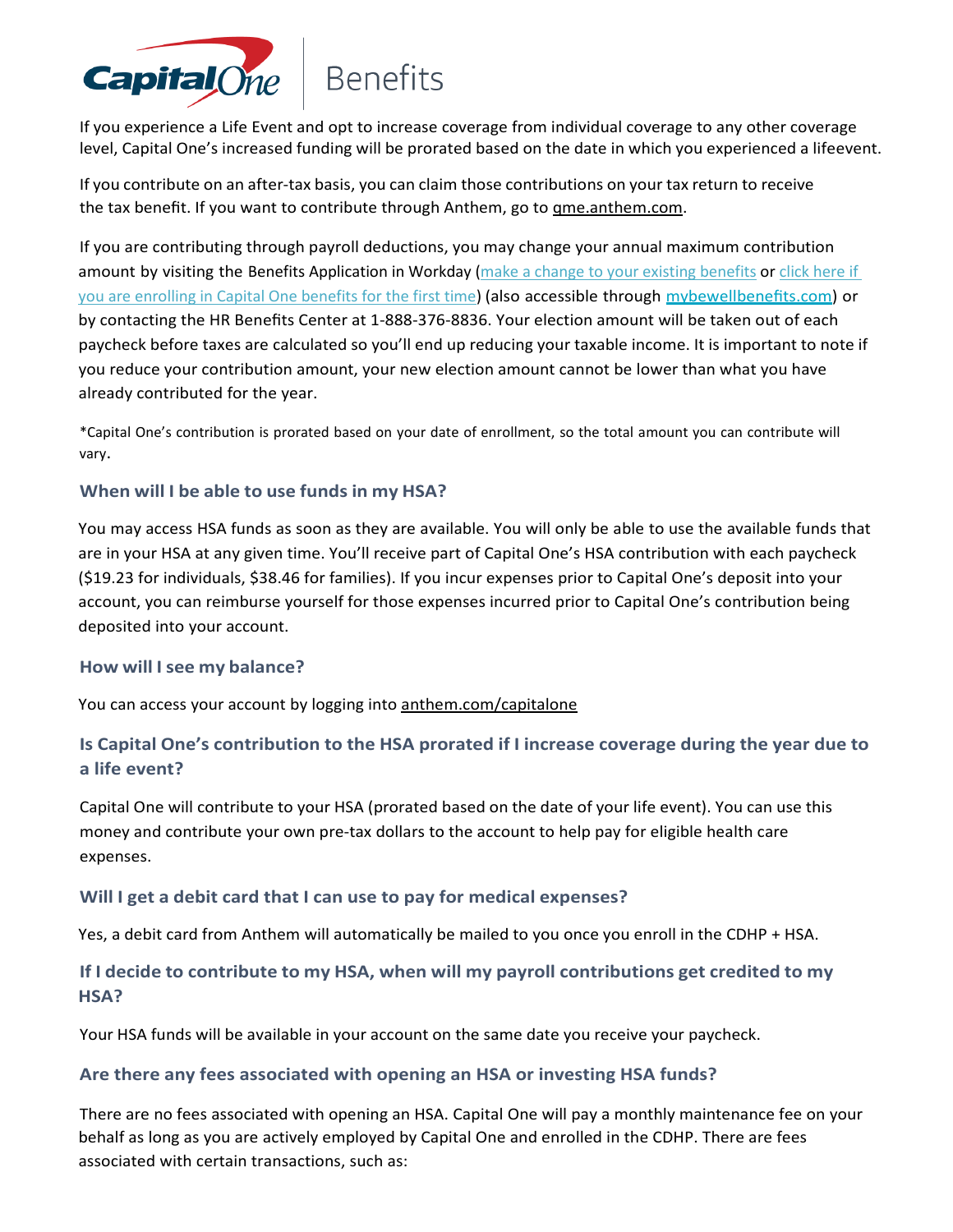

- Receiving a monthly electronic or paper statement
- Bill payment or distribution via check
- Stop payment (per check)
- Nonsufficient funds (per item overdrawn)

If you leave Capital One, you will be responsible for the monthly account fee (~\$2.50 per month) for as long as you keep your account open.

#### **What investment options will be available with my HSA?**

Once your HSA balance exceeds \$1,000, you may invest the amount above \$1,000 in one or more available investment options offered through Anthem. Any interest or other investment earnings on your account balance grow tax-free. They are not subject to taxes unless you withdraw them to use for non-qualified health care expenses.

You can review your investment options on Anthem's Spending Accounts page when you log in to anthem.com.

#### **How are HSA investments different from 401(k) investments?**

There are actually many similarities between a 401(k) and an HSA. An HSA actually offers one additional tax advantage over a 401(k) in that distributions from a 401(k) are taxed, but HSA distributions, when used for medical care, are not taxed.

**How can I begin investing in my HSA and manage my self-directed investment account?** Check out the Anthem Wealth Saver HSA Investment Guide to find information on setting up your investment account, transferring funds from your HSA to investments, maximizing your investment account, and more.

#### **How can I get advice on which investments to select for my HSA?**

Investments offered through your HSA are self-directed. You should consult a financial advisor for guidance on fund selection. For all non-investment related support, please contact customer service on your HSA debit card or member ID card.

#### **What does "Self-Directed" account mean?**

Self-Directed means that neither the banking partner nor the investment partner can provide investment advice such as which funds to pick. If you are seeking investment advice, utilize online resources or consult an investment professional.

#### **How often are investment fund performance results updated?**

Performance is updated on a monthly basis and is available on the Devenir website. You can also link to quarterly performance updates within the member website online resources for HSAs.

#### **Can I go below the \$1,000 threshold in my HSA?**

Yes, however you cannot put more money into your investment account until your HSA account balance is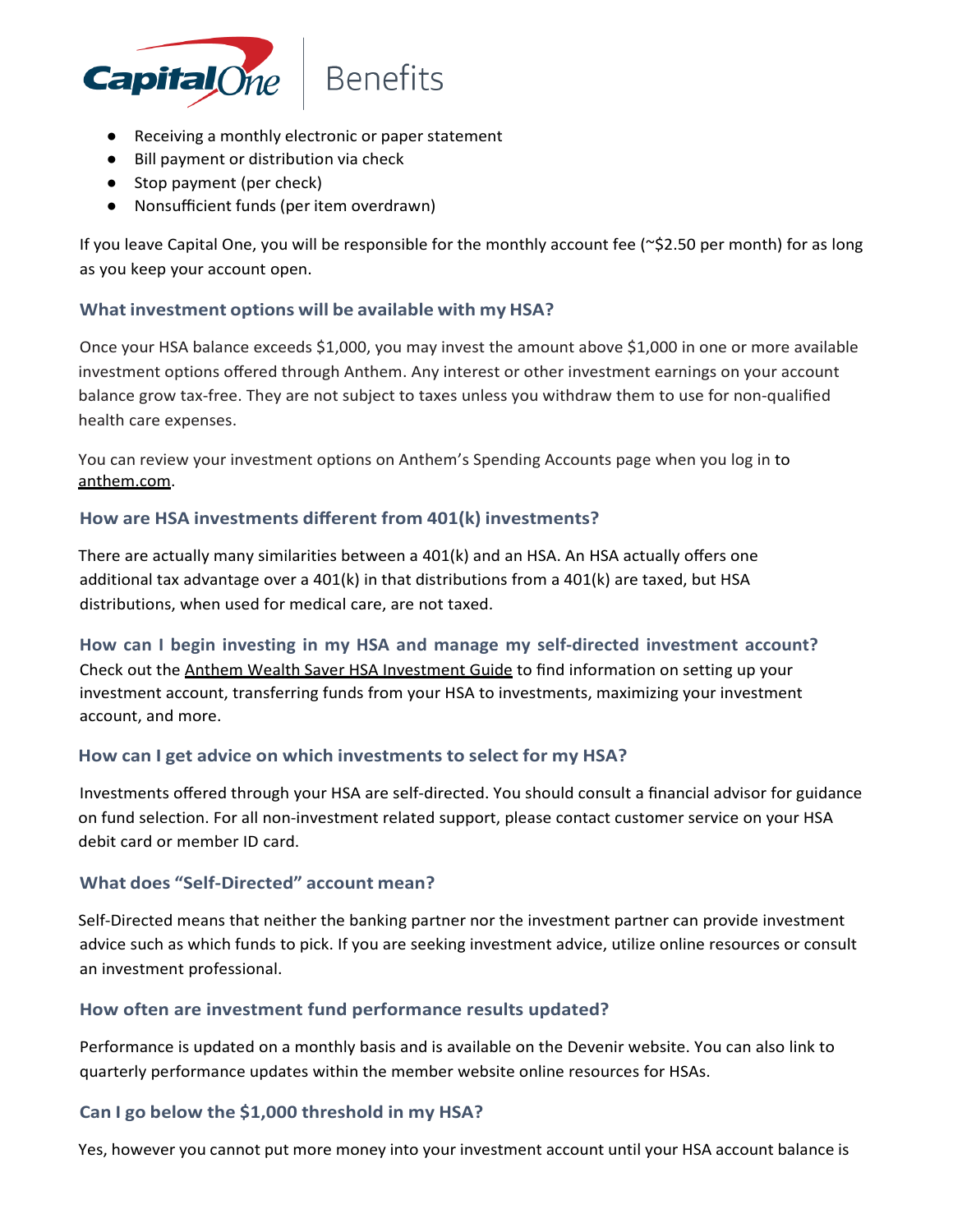

above the \$1,000 threshold. Keep in mind that when funds are transferred to your investment account, the amount of the transfer cannot bring the balance of your HSA below your investment threshold.

#### **Can I use my investment funds to pay for qualified medical expenses?**

Yes, but the money from your investment account will need to be transferred back to your HSA account to pay for qualified medical expenses.

#### **Can I withdraw funds from my HSA for non-health care qualified expenses?**

Withdrawals for unqualified distributions as defined by the IRS will normally be subject to income tax and you will be assessed a 20% tax penalty on the withdrawal. If you are age 65 or older, or totally and permanently disabled, you will not be assessed the 20% tax penalty; however, you may be subject to income tax.

#### **Are medical expenses for cosmetic surgery reimbursable under the HSA?**

You can include in medical expenses the amount you pay for cosmetic surgery if it is necessary to improve a deformity arising from, or directly related to, a congenital abnormality, a personal injury resulting from an accident trauma, or a disfiguring condition. Generally, you cannot include in medical expenses the amount you pay for unnecessary cosmetic surgery. This includes any procedure that is directed at improving the patient's appearance and does not meaningfully promote the proper function of the body or prevent or treat illness or disease. You generally cannot include in medical expenses the amount you pay for procedures such as face lifts, hair transplants, hair removal (electrolysis), and liposuction.

#### **Can I cover my spouse and other dependents in the CDHP if they have other coverage, including Medicare?**

You can elect the CDHP and enroll your eligible dependents if they have other coverage, including Medicare. Although you may cover your dependents under the CDHP, note that they are not eligible for an HSA since they have other non-high deductible health plan coverage.

If you meet the eligibility rules, you may still receive Capital One funding to your HSA. Capital One will fund your HSA based on the coverage level you elect (up to \$500 for individual coverage or up to \$1,000 for all other coverage levels)\*. Keep in mind that the maximum amount you can contribute to the HSA will be limited to the individual coverage limit (\$3,650 for 2022), regardless of what coverage level you enroll in. If your and Capital One's combined contribution is more than \$3,650 in 2022, you will face tax penalties on any amount over the contribution limit.

For example, if you have family coverage elected under the CDHP, Capital One will contribute \$1,000 to your HSA. Since your dependents are not eligible for the HSA, the maximum you can contribute to your HSA is the individual limit of \$2,650 (\$3,650 - \$1,000). Note that if you cover dependents that are not eligible for the HSA, you cannot use HSA funds to cover their health care expenses.

\*Prorated based on date of enrollment.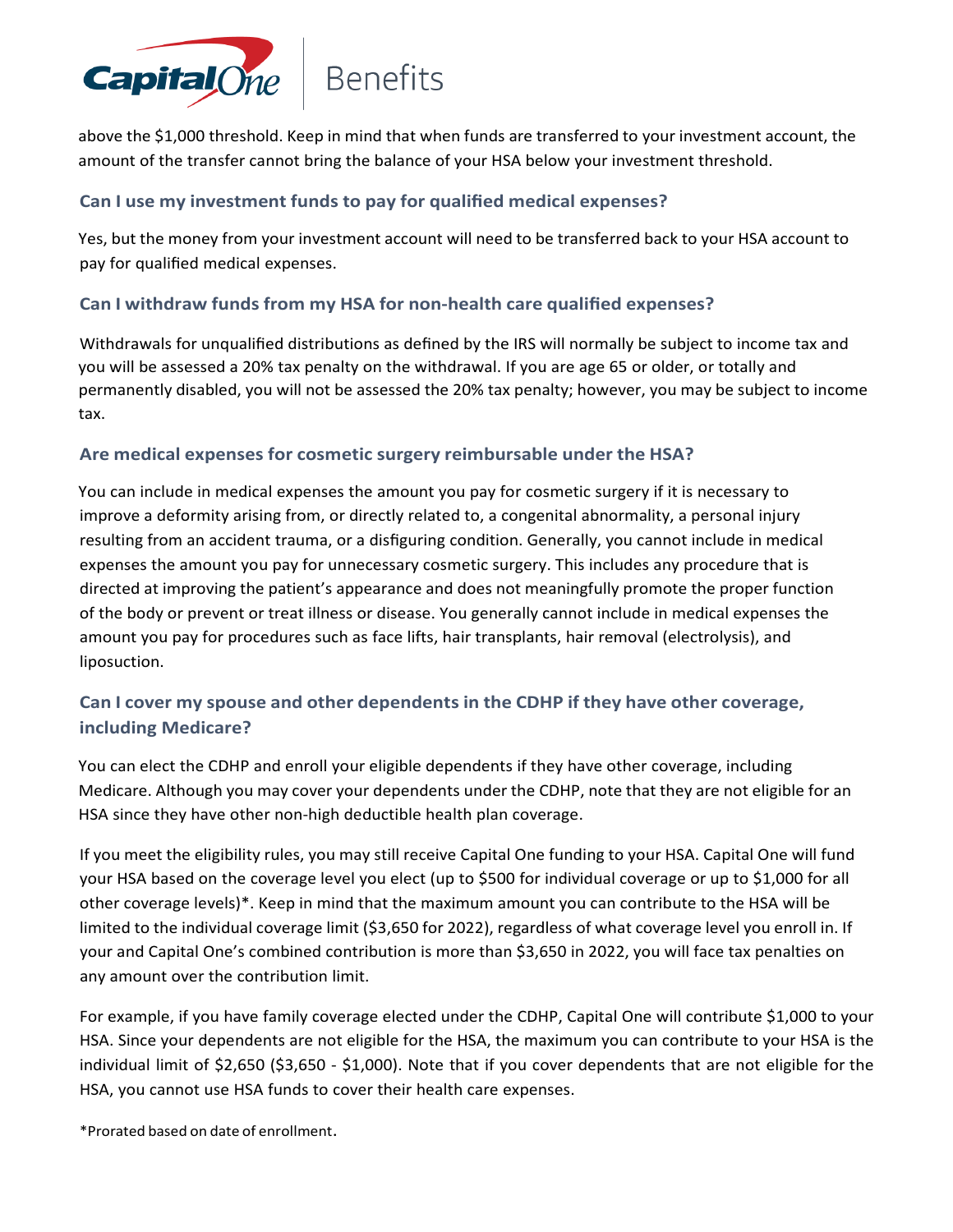

#### **Can I be enrolled in Capital One's CDHP and my spouse's PPO plan and make contributions to my HSA?**

No. In this case you would be enrolled in a plan that does not meet the criteria of a high deductible health plan, so any contributions made to the HSA would become taxable and have an additional penalty applied.

Please note: In this situation, our enrollment systems will not prevent you from making contributions to the HSA, but you will face tax penalties for those non-eligible contributions to the account when filing taxes. The onus is on you to be compliant.

#### **My spouse is enrolled in a CDHP and gets \$500 from their employer. Can I enroll myself and my children in our CDHP and contribute \$7,300 to the HSA?**

If your spouse is enrolled in a CDHP and has funds going into their HSA, you will want to coordinate with your spouse to make sure that combined, the two of you do not contribute more than the family limit of \$7,300.

But, you might want to consider having your spouse enrolled in a CDHP and benefitting from the tax advantaged HSA through his employer, while you enroll in the Basic PPO at Capital One. You won't get the employer contribution to the HSA, but you won't have a high deductible to hit if you or your children had a surprise medical expense.

#### **My spouse works at Capital One. Can they enroll in the CDHP with one of our kids and get** the \$1,000 in employer funding, and I enroll in the CDHP with the other kid and also get the **\$1,000?**

Yes, you can do that if you wish, but it's not a great idea. First, you'll be paying for child coverage under both of your enrollments, when you could cover both of your kids under just one of your plans for the same price as just covering one child. Also, you still will not be able to contribute more than a combined \$7300 to your HSAs.

Second, it's risky. Instead of having a maximum limit of \$6,000 for the entire family, you are now exposing yourself to having up to \$12,000 of medical expenses.

#### **Can I use my HSA funds for health expenses of my tax dependents even if they are not enrolled in a CDHP?**

Yes! You have the flexibility to use your HSA funds on medical, dental and vision expenses for yourself and any tax dependents, regardless of what coverage they have.

Remember, the IRS' rules require you to be enrolled in a CDHP in order to make contributions to the Health Savings Account (HSA), but there are no requirements that you have to be enrolled in a certain plan in order to use the HSA funds.

#### **If I cover my spouse under the CDHP but they also have coverage under Medicare, can I use the funds in my HSA to pay for their eligible health care expenses?**

Yes, you can use the funds in your HSA for eligible expenses incurred by your spouse, even if they are covered by Medicare. Keep in mind, the amount that you can contribute to your HSA is based upon who you cover. If you cover family members (even if your spouse has Medicare coverage), you can contribute up to the family maximum. However, if you don't cover yourspouse or other dependents under the CDHP, you can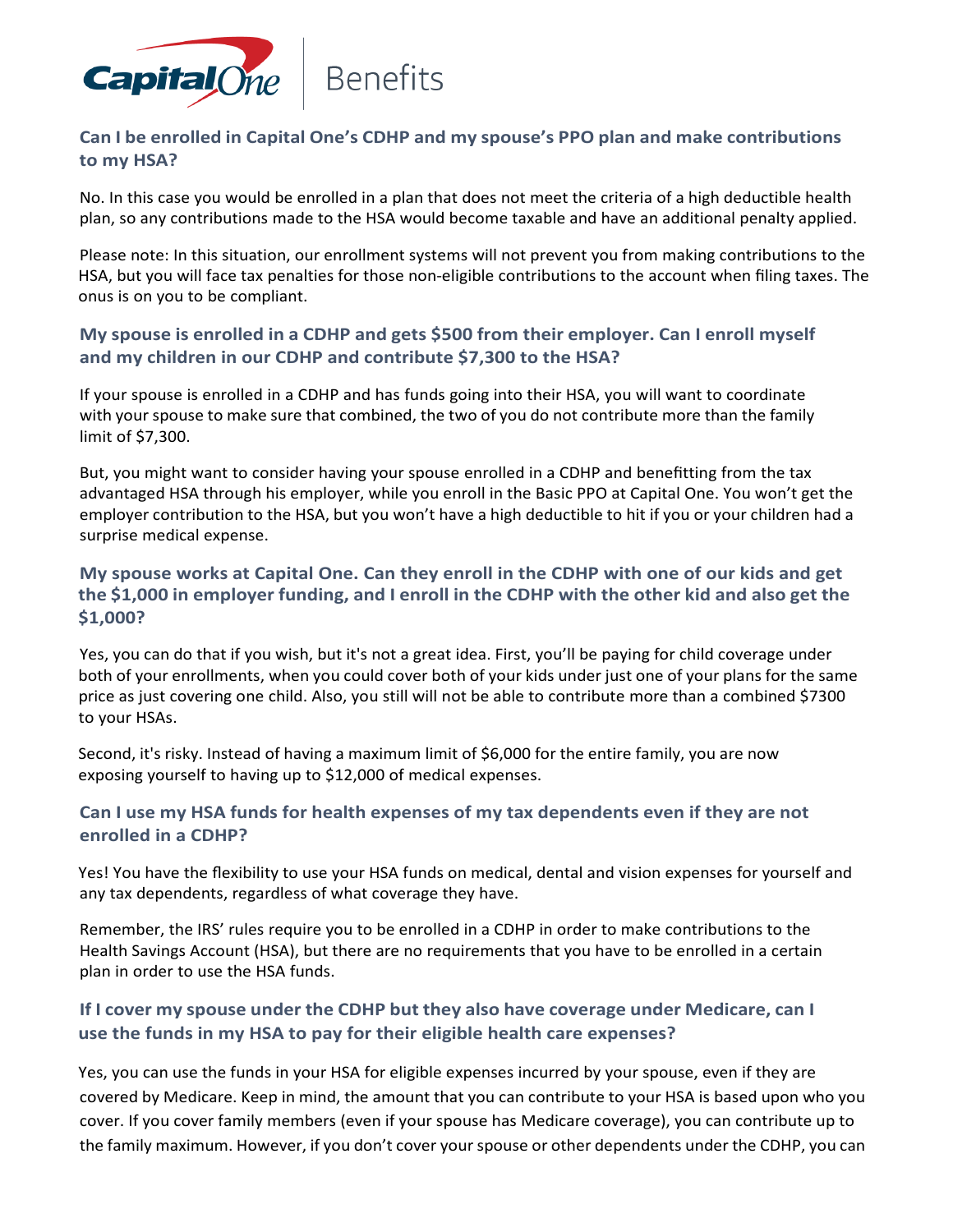

only contribute up to the individual maximum.

#### If my spouse has an HSA but is not on my plan, can they transfer their funds to my HSA?

Generally speaking, you can transfer funds from one HSA to another, but you will need to speak with Anthem's Member Services on whether you can transfer your spouse's funds to your HSA.

#### If I cover my domestic partner under the CDHP, can I use the funds in my HSA to pay for **their eligible health care expenses?**

No, you can't use HSA funds to pay for your domestic partner's health care expenses on a tax favored basis, unless they are a tax dependent. Remember you can use your HSA funds for any reason, but if you use them for reasons other than medical expenses of qualified dependents, it will generally be included in income and subject to 20% excise tax.

#### **If I cover my spouse as a dependent under the CDHP, can they contribute to their own HSA?**

Yes, your spouse can open their own HSA outside of Capital One. You and your spouse are limited to contributing up to the family contribution limit (\$7,300 for 2022). You and your spouse may split the contribution however you wish, as long as your collective contribution does not equal more than \$7,300 in 2022. Keep in mind that Capital One will automatically contribute \$1,000 to your HSA account that counts toward the annual limit, but not to your spouse's HSA account.

#### **My spouse is over 55 years old. Can my spouse make catch-up contributions in 2022?**

Yes, your spouse can make up to \$1,000 in catch-up contributions to their own HSA account in 2022. Your spouse cannot contribute to your HSA account.

#### If my spouse is over 55 and enrolled in my CDHP but I'm not 55, can I contribute the extra **\$1,000 in catch up contributions?**

No. But, since your spouse is enrolled in a CDHP, they can establish an HSA on their own with a banking institution and contribute the \$1,000 in catch up contributions. The total limit of what you and your spouse can contribute cannot exceed the Family maximum (\$7,300) plus the catch up (\$1,000) for a total of \$8,300.

If you and your spouse are both 55 as of December 31 of the plan year, you can contribute the \$7,300 to HSA plus the \$1,000 from your paycheck deductions, and then your spouse can contribute the extra \$1,000 in catch up contributions to their own account for a total of \$9,300.

#### **If I enroll my domestic partner under the CDHP, can they contribute to an HSA?**

Yes, your domestic partner can open their own HSA account outside of Capital One. They can contribute up to the family contribution level (\$7,300 in 2022) to their own HSA account. Keep in mind that Capital One will contribute \$1,000 to your HSA account, but not your domestic partner's HSA account.

#### **If I enroll my adult children under the CDHP, can they contribute to their own HSA?**

Yes, your child(ren) can open their own HSA account(s) outside of Capital One provided they are not claimed as your federal tax dependent. They can contribute up to the family contribution level (\$7,300 in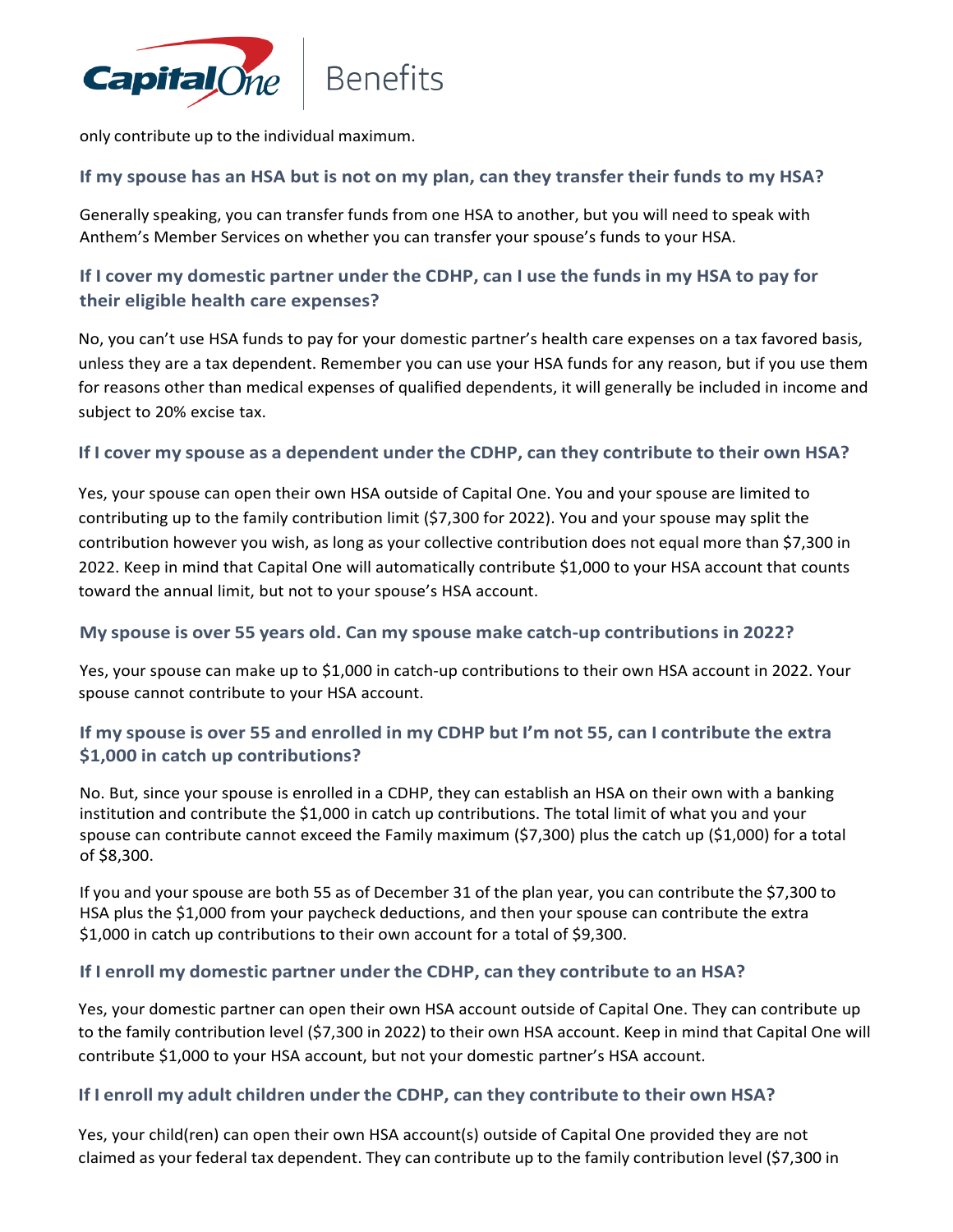

2022) to their own HSA account. Keep in mind that Capital One will contribute \$1,000 to your HSA account, but not your child(ren)'s HSA account.

#### **If I currently have an HSA from a previous employer, can I enroll in Capital One's HSA?]**

Yes, if you enroll in Capital One's CDHP, you can maintain multiple HSAs at one time, or you can transfer all of your HSA funds into one account like Capital One's Anthem HSA. If you maintain your previous HSA, you may continue to make contributions on an after-tax basis to your other HSA. You can make pre-tax contributions to Capital One's Anthem HSA through payroll deductions. You choose which HSA to use when you need to pay for health care services.

For associates who are enrolled in the CDHP, we will pay the monthly account fees for the HSA. If you leave Capital One, you will be responsible for the account fees in the Capital One Anthem HSA.

#### **What happens to the money in my HSA if Istay with Capital One but switch to another medical plan in the future?**

If you enroll in the CDHP for this upcoming plan year and switch to a PPO plan the year after, you'd still be able to use any remaining HSA funds that you have from your time in the CDHP. The HSA funds belong to you and you can use them for medical expenses for you and your tax dependents at any time. However, once you are no longer actively enrolled in a CDHP, you cannot make additional contributions to your HSA.

#### **What happens to my HSA if I leave Capital One?**

The account goes with you. The funding Capital One deposited into your account, as well as all of your own contributions, is yours to use for future qualified health care expenses. However, once you are no longer an active Capital One employee, you will be responsible for any fees charged by Anthem or the custodial bank to maintain your account.

While you are enrolled in Capital One's CDHP, the company will pay your monthly account fee for your HSA. If you leave Capital One, you will be responsible for the monthly account fee (~\$2.50 per month) for as long as you keep your account open.

If you'd like to move your HSA funds to a new provider, you should reach out to your new HSA custodian as they should have a form that you will need to fill out to complete the transfer. There is a \$25 transfer fee from WealthCare Savers to the new custodian, which will be deducted from your account.

#### **What happensto my account upon my death?**

If you die, ownership of any money in your account will be given to your spouse if they have been designated as your beneficiary. If your estate is the beneficiary, money in your account will be considered taxable income to you for your final tax return. Otherwise, it will be taxable to the non-spouse beneficiary you designated.

#### **How can I roll over an old HSA into my HSA through Capital One?**

If you wish to transfer funds from another HSA to your Anthem HSA, you may either submit the request via the Anthem member portal (provided your current custodian is Health Equity, HSA Bank, or Fidelity) or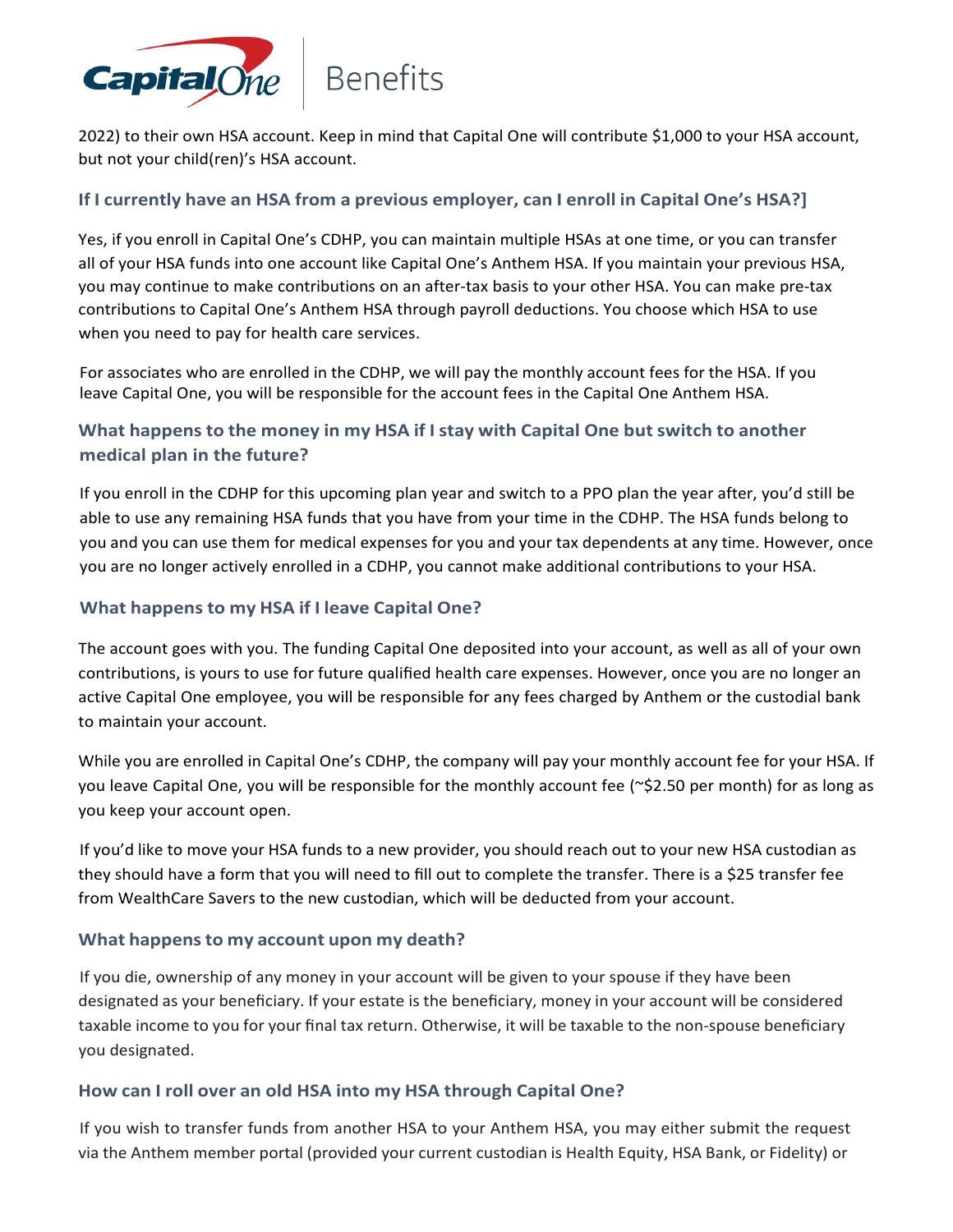

you may submit the request via paper. For all other HSA custodians, you will need to submit a transfer request via a Transfer of Assets form which can be found on your member portal under "Resources". You may also call the phone number for Member Services, found on the back of your HSA card, for further assistance. You should inquire with your current custodian on any applicable transfer fees.

#### **Why did I receive an email from WealthCare Saversrequesting personal information?**

WealthCare Savers is the financial custodian of our HSA. They may reach out if they need to verify your identity in order to set up your HSA as part of the USA Patriot Act requirements. If you received an email from WealthCare Savers requesting additional information to verify your identity for your Health Savings Account, please respond to the request to ensure your account is established timely.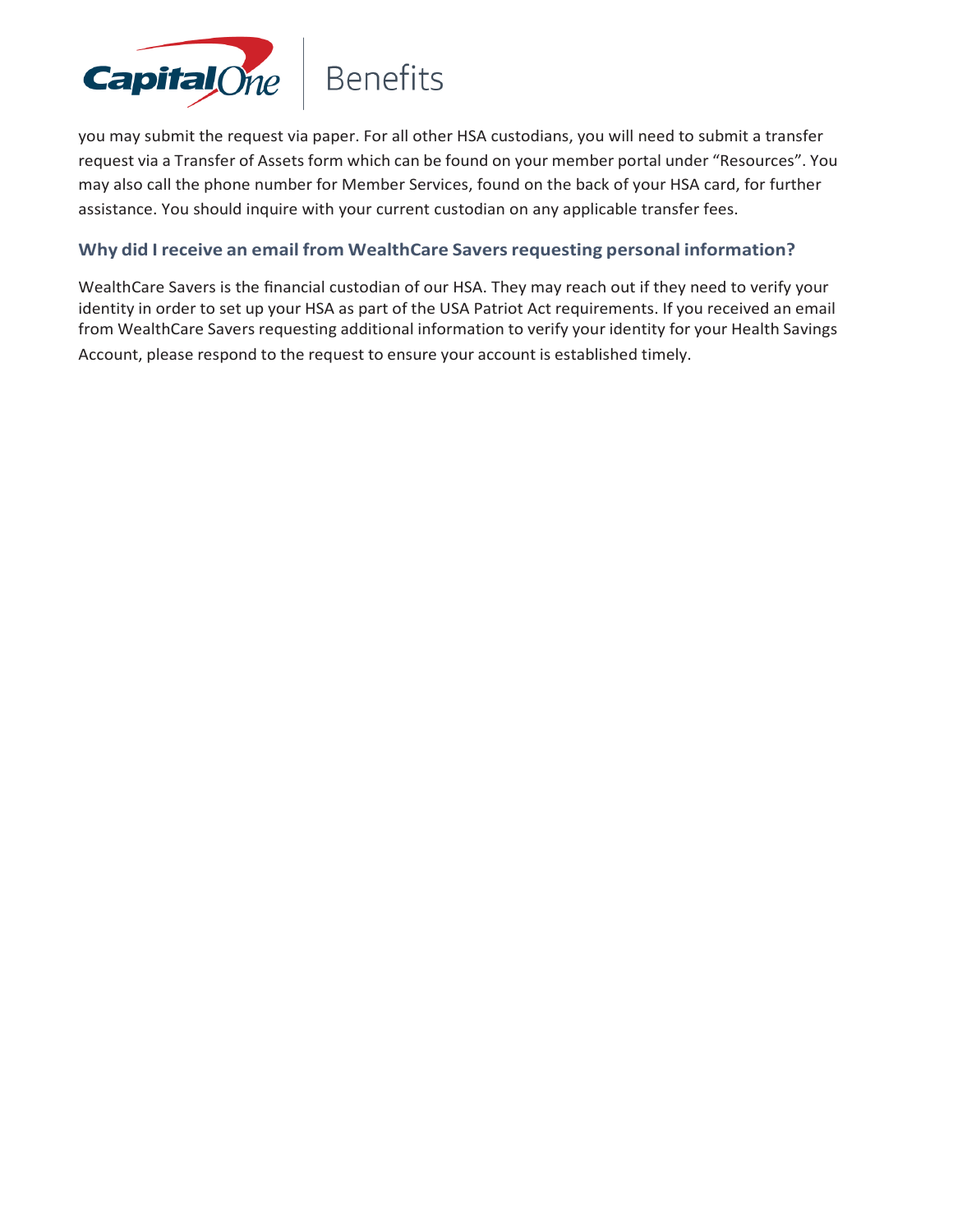

## DEPENDENT CARE FLEXIBLE SPENDING ACCOUNT (DC FSA)

#### **Do I need to keep my receipts or submit more documentation after using my FSA debit card?**

Yes! It's important to keep receipts (or statements) from any of your DC FSA debit card transactions because in some situations Anthem may request additional documentation, and if you don't provide the documentation as requested your card will be deactivated and the amount of unsubstantiated claims will be reported as income on your W-2 tax forms. Most transactions will approve automatically, but if a match isn't found, Anthem will ask you to provide back-up documentation for a charge up to three times. If you don't respond, your debit card will be deactivated until you provide documentation or repay the claim.

#### If I have unused funds leal in my DC FSA at the end of 2022, will the funds roll over for me b **use the next year?**

You have until March 15, 2023, to incur expenses for your 2022 DC FSA. Claims must be submitted by April 30, 2023. If you do not use the money by March 15, 2023, it will be forfeited per IRS rules.

#### **What is Capital One's contribution to the DC FSA 2022?**

Capital One will contribute up to \$500, or \$19.23 per pay period, to your DC FSA account when you elect to contribute. You must be enrolled in the plan for the full calendar year to receive the full \$500.

#### **Can I change my contribution to a DC FSA mid-year?**

Yes. DC FSA elections may be added, dropped, or changed mid-year if you have a change in eligible dependents or if your costs change. However, if you no longer need the account, or if you elected in error and do not have any eligible dependents for the DC FSA, refunds will not be issued for funds already contributed to the account.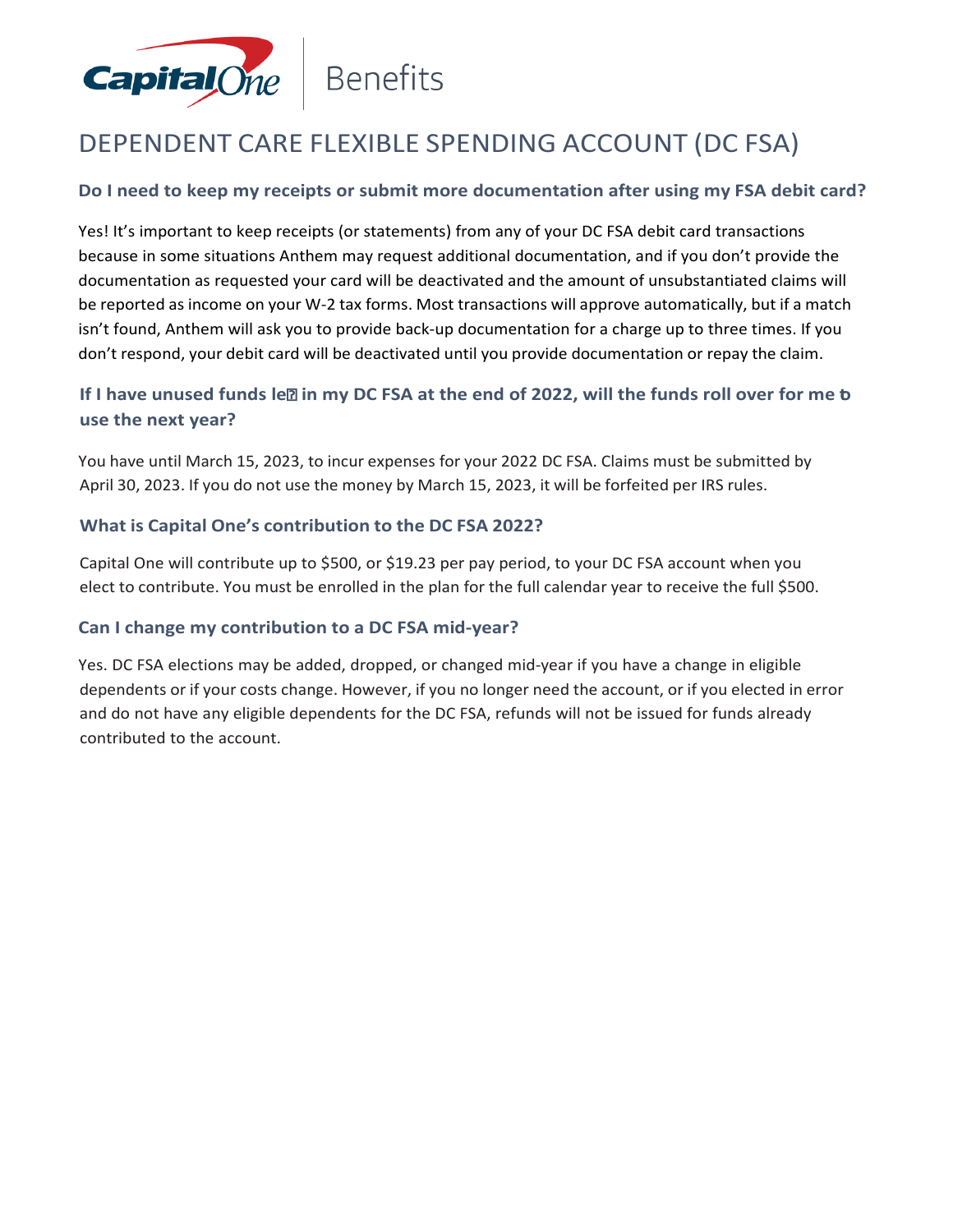

### DENTAL

#### **Which dental plan is best if braces are needed for myself or my child this year?**

The Enhanced Dental Plan has orthodontia coverage (including braces, mouth guards, and TMJ disorders for you and your dependents). The plan is 50% co-insurance, with no deductible and a lifetime benefit maximum of \$2,500 per person. For more coverage, consider contributing pre-tax dollars to a Health Savings Account (HSA) or Health Care Flexible Spending Account (FSA). Also, be sure to continue to elect the Enhanced Dental Plan until the course of treatment is complete.